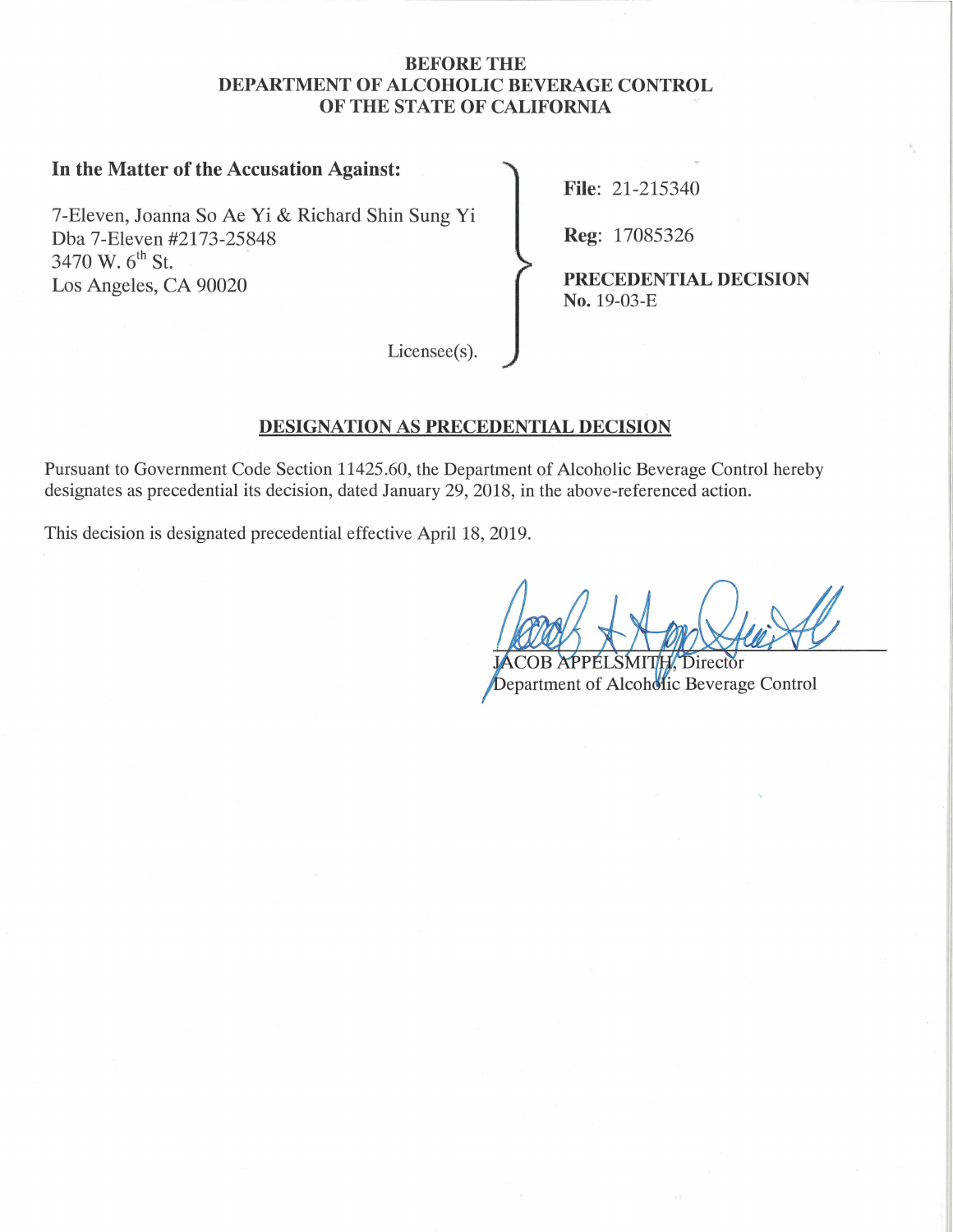### **BEFORE THE DEPARTMENT OF ALCOHOLIC BEVERAGE CONTROL OF THE STATE OF CALIFORNIA**

| IN THE MATTER OF THE ACCUSATION<br><b>AGAINST:</b> | File No.: 21-215340 |
|----------------------------------------------------|---------------------|
|                                                    | Reg. No.: 17085326  |
| 7-Eleven, Joanna So Ae Yi & Richard Shin           |                     |
| Sung Yi                                            |                     |
| Dba 7-Eleven #2173-25848                           |                     |
| 3470 W. $6^{\text{th}}$ St.                        |                     |
| Los Angeles, CA 90020                              |                     |
| $License(s)$ .                                     |                     |

# **DECISION UNDER GOVERNMENT CODE SECTION 11517(c)**

The above-entitled matter having regularly come before the Department on January 29, 2018, for decision under Government Code Section 11517(c) and the Department having considered its entire record, including the transcript of the hearing held on July 19, 2017, before Administrative Law Judge Matthew G. Ainley, and the written argument of the parties, and good cause appearing, the following decision is hereby adopted:

The Department seeks to discipline the Respondents' license on the grounds that, on or about November 4, 2016, the Respondents, through their agent or employee, sold, furnished, or gave alcoholic beverages to Karina Ardon, an individual under the age of 21, in violation of Business and Professions Code section  $25658(a)$ .<sup>1</sup> (Exhibit 1.)

Oral evidence, documentary evidence, and evidence by oral stipulation on the record was received at the hearing. The matter was argued and submitted for decision on July 19, 2017.

# **FINDINGS OF FACT**

1. The Department filed the accusation on February 8, 2017.

All statutory references are to the Business and Professions Code unless otherwise noted.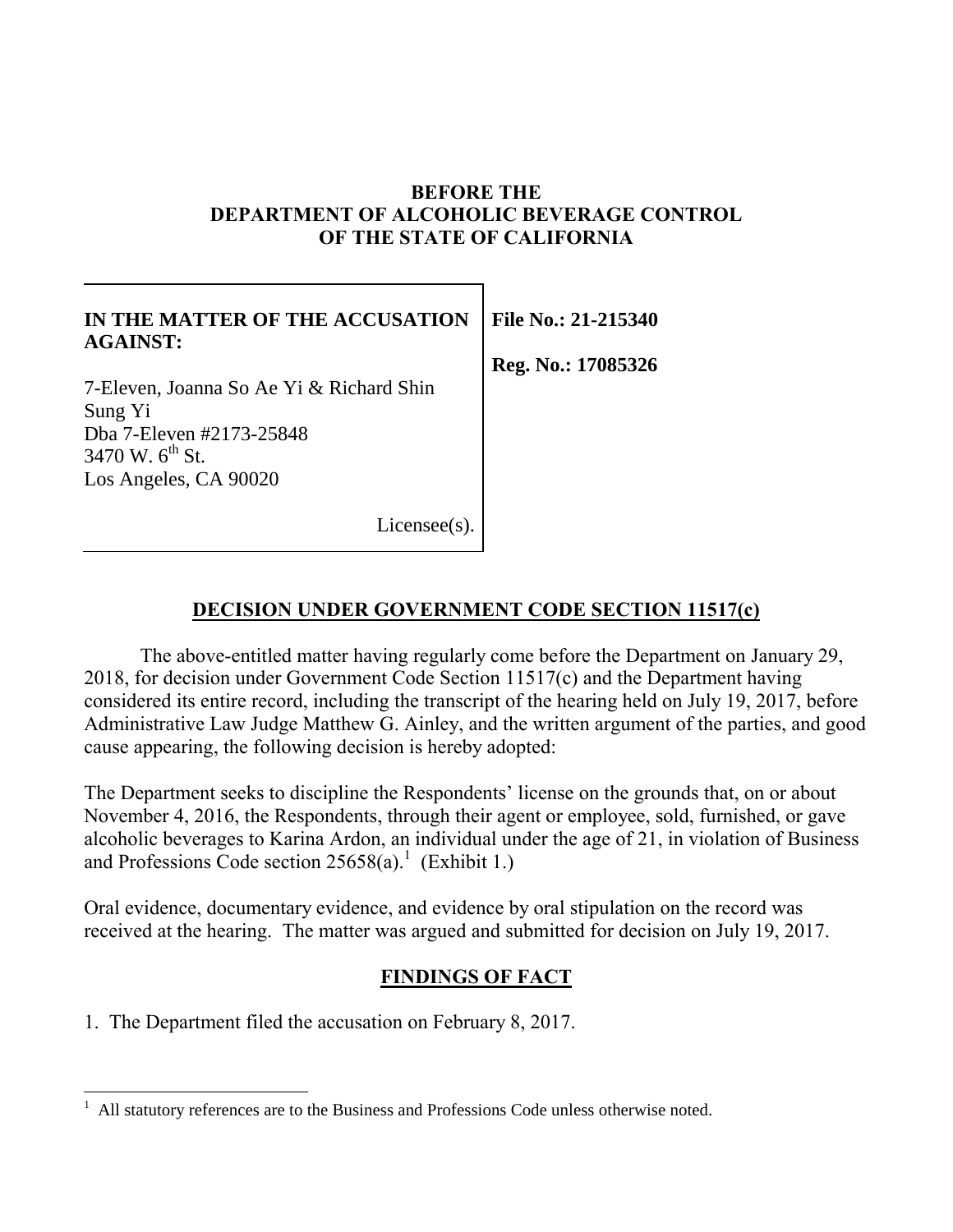7-Eleven, Joanna So Ae Yi & Richard Shin Sung Yi Dba 7-Eleven #2173-25848 21-215340; 17085326 Page 2 of 6

2. The Department issued a type 21, off-sale general license to the Respondents for the abovedescribed location on July 1, 1988 (the Licensed Premises).

3. There is no record of prior departmental discipline against the Respondents' license.

4. Karina Ardon was born on February 4, 1997. She served as a minor decoy during an operation conducted by LAPD on November 4, 2016. On that date she was 19 years old.

5. Ardon appeared and testified at the hearing. On November 4, 2016, she was 5'6" tall and weighed 165 pounds. She wore a graphic shirt, a black jacket, black pants, and black shoes. She had long hair which came down to her rib cage. It was parted in the middle and pinned on both sides. She was not wearing any make-up except minor foundation and stenciled eyebrows. Her lips were red because they were chapped from the cold November weather. (Exhibits 5-7.)

6. On November 4, 2016, Ofcr. Francisco Guzman entered the Licensed Premises. Ardon entered a few moments later and walked to the cooler. She selected a 24-oz. can of Bud Light beer from the cooler and took it to the register. There were two clerks behind the counter and one person in line ahead of her. When it was her turn, she set the beer down on the counter. The clerk, Mohammed Ikbal Hossain, scanned the beer. Ardon paid and received some change from Hossain. Hossain asked her if she wanted a bag; she said she did not.

7. The person standing in line behind her commented, "Wow, they didn't even card you." He then asked her where she was from. She replied that she was from out of town, then exited with the beer.

8. Outside, she met up with the officers, then re-entered the Licensed Premises. Ofcr. Guzman contacted Hossain and identified himself. He asked Hossain to move to one side, which he did. Ofcr. Guzman asked Ardon to identify the person who sold her the beer. She pointed to Hossain and said that he had. Ardon and Hossain were approximately three feet apart on opposite sides of the counter at the time. A photo of the two of them was taken (exhibit 5), after which Hossain was cited.

9. Ardon learned of the decoy program through her role as an LAPD cadet. She had been a cadet for four to five years before November 4, 2016, working approximately 20 hours a month. She attended weekly meetings and volunteered to work community events. As a cadet she wears a uniform and has to behave in a mature and responsible manner. November 4, 2016 was her fourth time working as a decoy. Each time she visited approximately 15 locations. On November 4, 2016, she visited three locations; the Licensed Premises was the only one which sold alcohol to her. She was nervous while inside the Licensed Premises.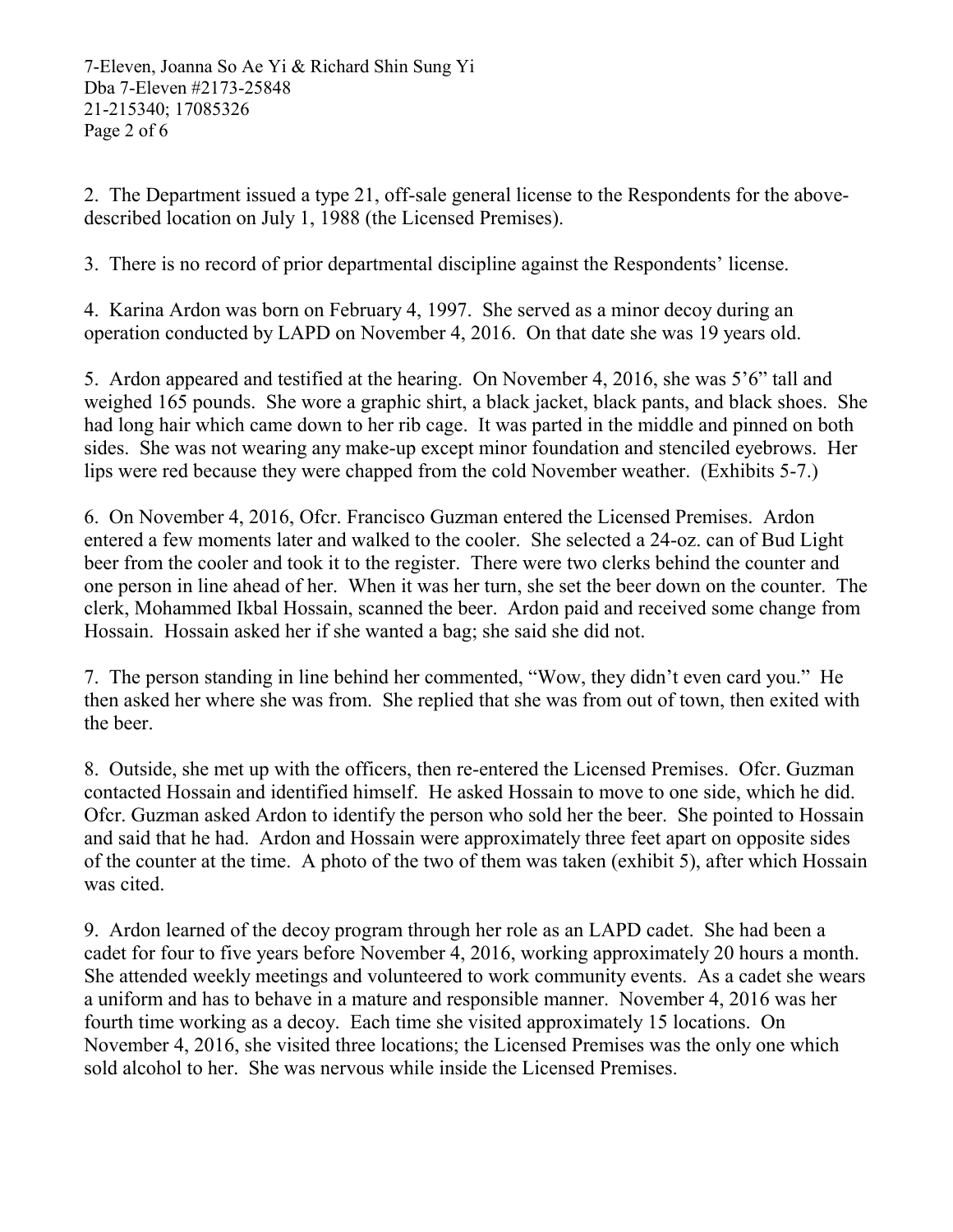7-Eleven, Joanna So Ae Yi & Richard Shin Sung Yi Dba 7-Eleven #2173-25848 21-215340; 17085326 Page 3 of 6

10. Hossain testified that he has been employed at the Licensed Premises since 2009. Currently, he is the store manager. Based on his experience working at the Licensed Premises, he believed that Ardon was 24 or 25 years old. Khodeza Kahtun also was working at the Licensed Premises on November 4, 2016. He saw Ardon while she was purchasing the beer. In his opinion, Ardon appeared to be 25 years old.

11. The Respondents' policy is to request ID from anyone who appears to be under the age of 30. A notice posted on the register reminds the clerks of this policy. A card reader is attached to the register. When an alcoholic beverage is rung up, the register displays a prompt. The clerk must press "OK," swipe an ID, or enter a date of birth. Because Hossain believed that Ardon was over the age of 21, he pressed "OK." Hossain could not explain why he did not request ID from Ardon even though she appeared to be under the age of 30.

12. Ardon appeared her age at the time of the decoy operation. Based on her overall appearance, i.e., her physical appearance, dress, poise, demeanor, maturity, and mannerisms shown at the hearing, and her appearance and conduct in the Licensed Premises on November 4, 2016, Ardon displayed the appearance which could generally be expected of a person under 21 years of age under the actual circumstances presented to Hossain.

13. Except as set forth in this decision, all other allegations in the accusation and all other contentions of the parties lack merit.

# **CONCLUSIONS OF LAW**

1. Article XX, section 22 of the California Constitution and section 24200(a) provide that a license to sell alcoholic beverages may be suspended or revoked if continuation of the license would be contrary to public welfare or morals.

2. Section 24200(b) provides that a licensee's violation, or causing or permitting of a violation, of any penal provision of California law prohibiting or regulating the sale of alcoholic beverages is also a basis for the suspension or revocation of the license.

3. Section 25658(a) provides that every person who sells, furnishes, gives, or causes to be sold, furnished, or given away, any alcoholic beverage to any person under the age of 21 years is guilty of a misdemeanor.

4. Cause for suspension or revocation of the Respondents' license exists under Article XX, section 22 of the California State Constitution, and sections 24200(a) and (b) on the basis that, on November 4, 2016, the Respondents' clerk, Mohammed Ikbal Hossain, inside the Licensed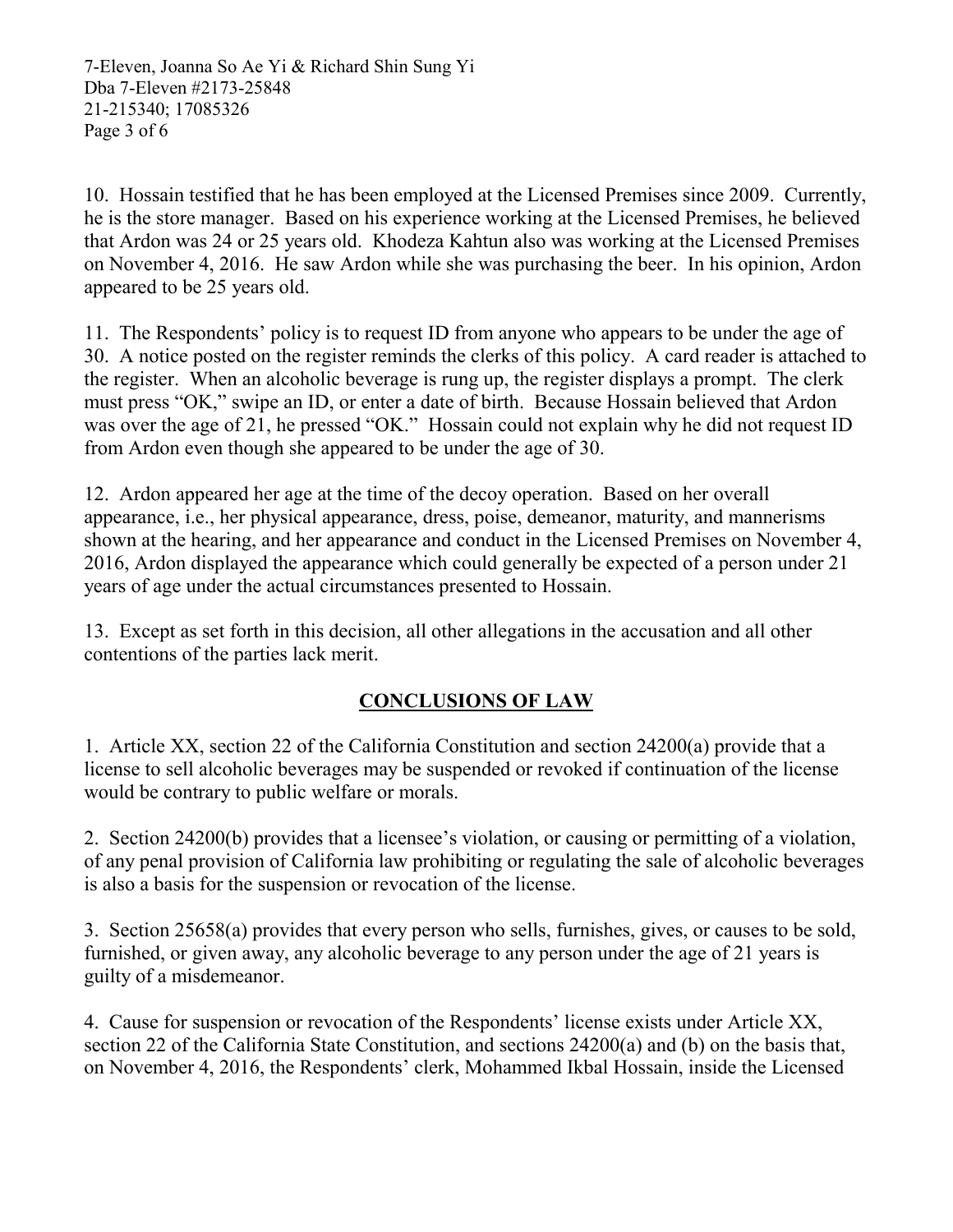7-Eleven, Joanna So Ae Yi & Richard Shin Sung Yi Dba 7-Eleven #2173-25848 21-215340; 17085326 Page 4 of 6

Premises, sold an alcoholic beverage to Karina Ardon, a person under the age of 21, in violation of Business and Professions Code section 25658(a). (Findings of Fact ¶¶ 4-12.)

5. The Respondent argued that the decoy operation at the Licensed Premises failed to comply with rule  $141(b)(2)^2$  and, therefore, the accusation should be dismissed pursuant to rule  $141(c)$ . Specifically, the Respondents argued that Ardon appeared to be in her mid-20s based on her red lips, weight, and confidence. This argument is rejected—Ardon's appearance was consistent with her actual age, 19. In making this determination, the self-serving testimony of the two clerks is specifically rejected since they have reason to favor their employers. Notably, another customer in line was surprised that Hossain had sold alcohol to Ardon without checking her ID, an indication that she appeared too young to purchase alcohol.

# **PENALTY**

1. The Department requested a 25-day suspension in light of the prior violation (in registration number 16083847; heard immediately prior to the hearing in the instant matter), even though it was still pending. Respondents argued that an all-stayed penalty would be appropriate given their over 28 years of discipline-free history.

2. At hearing, and in written argument upon review, counsel for the Department made clear that its recommendation was not based upon the current violation being a "second strike" under section 25658.1(b). Indeed, section 25658.1(c) precludes the use of a prior violation in determining whether a licensee has suffered three (3) violations within any 36-month period until the Department's decision regarding that prior violation is final. Rather, the Department requested an aggravated penalty based upon Respondents having been placed on notice of a problem concerning alcoholic beverages being sold to minors, as evidenced by the accusation filed in the earlier matter.

3. In their written argument on review, Respondents asserted that the facts regarding the earlier accusation are not in the record in the instant matter and thus may not be considered for purposes of discipline. While it is true that the Department did not present evidence of the facts concerning the previous alleged violation, the accusation in this matter did identify that prior accusation for "purposes of imposition of penalty, if any," and further indicated that the other accusation was based upon an alleged violation of section 25658(a), the same provision alleged to have been violated in the instant action. The fact that registration number 16083847 is pending is indeed in the record. By virtue of this, Respondents had adequate notice of the prior alleged violation such that it may be used in the instant case for purposes of penalty consideration.

<sup>&</sup>lt;sup>2</sup> All rules referred to herein are contained in title 4 of the California Code of Regulations unless otherwise noted.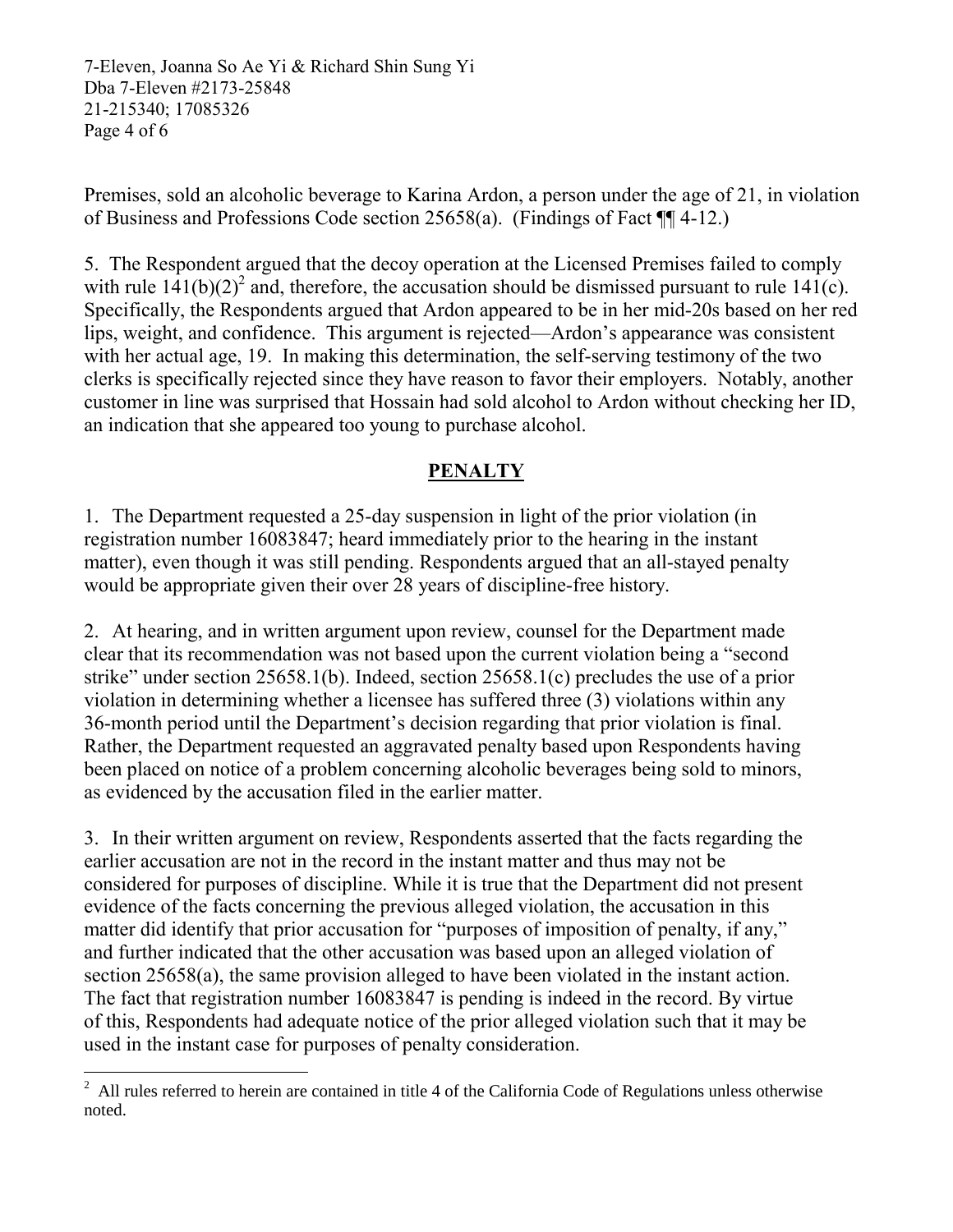7-Eleven, Joanna So Ae Yi & Richard Shin Sung Yi Dba 7-Eleven #2173-25848 21-215340; 17085326 Page 5 of 6

4. Moreover, as an official record of the Department, official notice of it may be taken in this matter pursuant to Government Code section 11515 and Evidence Code sections  $452(d)(1)$  and  $452(c)$ . Government Code section  $11517(c)(2)(E)$  further authorizes the Department to take additional evidence as part of its review of the proposed decision. Pursuant to these authorities, official notice is taken of the accusation on file with the Department in registration number 16083847 (and its related proof of service) and it is admitted as exhibit 8.

5. To be clear, the prior accusation in registration number 16083847 is not being accepted or considered at this time for purposes of whether or not the Department may order revocation of the license under section 25658.1(b). Nor is the allegation of a prior violation being considered as having been proven. Rather, the accusation is being considered for purposes of notice. Nothing in section 25658.1, or elsewhere, precludes the use of prior actual notice of an alleged violation of section 25658(a), whether by way of verbal or written warning, or of a pending accusation, as an aggravating factor in determining the appropriate level of discipline following a determination that the licensee has subsequently violated the same law.

6. The accusation in registration number 16083847 was served on Respondents on February 24, 2016. The violation in the instant matter occurred on November 4, 2016. Thus, at the time of the instant violation, Respondents were well aware of the prior accusation and thus were placed on notice that one of their clerks had allegedly sold an alcoholic beverage to a minor. For purposes of notice, it does not matter that the prior accusation is not final, or even whether it is sustained. Nor is the Department under any obligation to "prove-up" the prior alleged violation before an accusation on file, and served upon the licensee, may be considered as notice in a subsequent matter.

7. Despite having been put on notice of a problem, Respondents presented no evidence of any positive steps taken to insure compliance with the law since the previous alleged sale of an alcoholic beverage to a minor, which occurred only a little over one year prior to the sale in the instant case. Indeed, Respondents presented no evidence of any changes at all to their business operations since September 12, 2015, the date of the prior alleged violation, which would help them avoid selling alcoholic beverages to minors.

8. The complete failure to take any reasonable steps to prevent alcoholic beverages being sold to minors, despite having actual notice of a problem, is an aggravating factor that counter-balances any mitigation that may be had from a lengthy history of licensure without discipline.